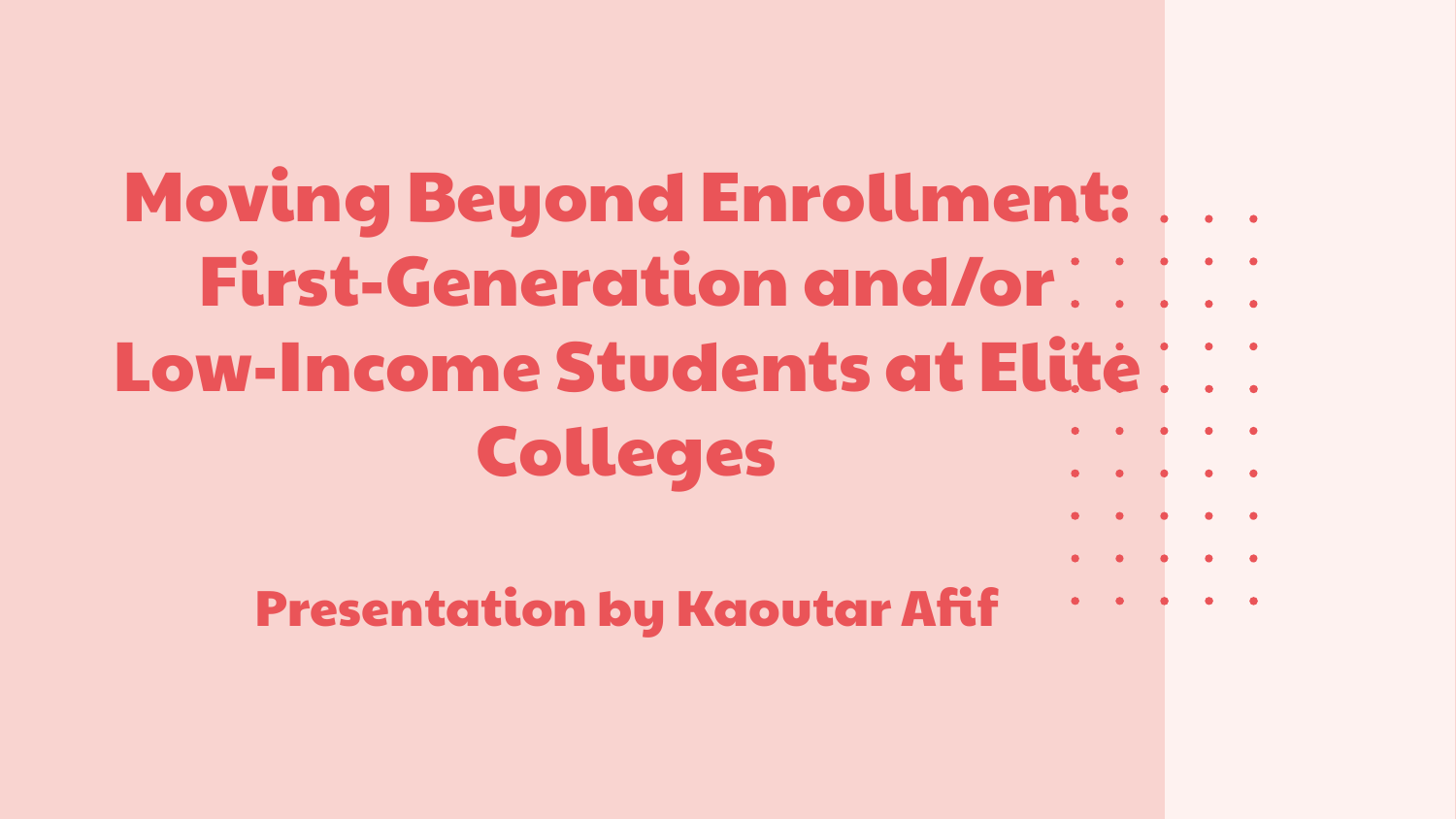### Research Question and Theory



In which ways do low-income and/or first-generation (FLI) students enrolled in elite colleges face unique sociocultural, financial, and academic at college? That is, how do these students navigate these challenges in comparison to their upper-class counterparts?

**Theory** 

FLI students at elite colleges experience higher rates of sociocultural, financial, and academic challenges than their upper-class counterparts. FLI students report higher feelings of isolation, stress levels, and financial obstacles.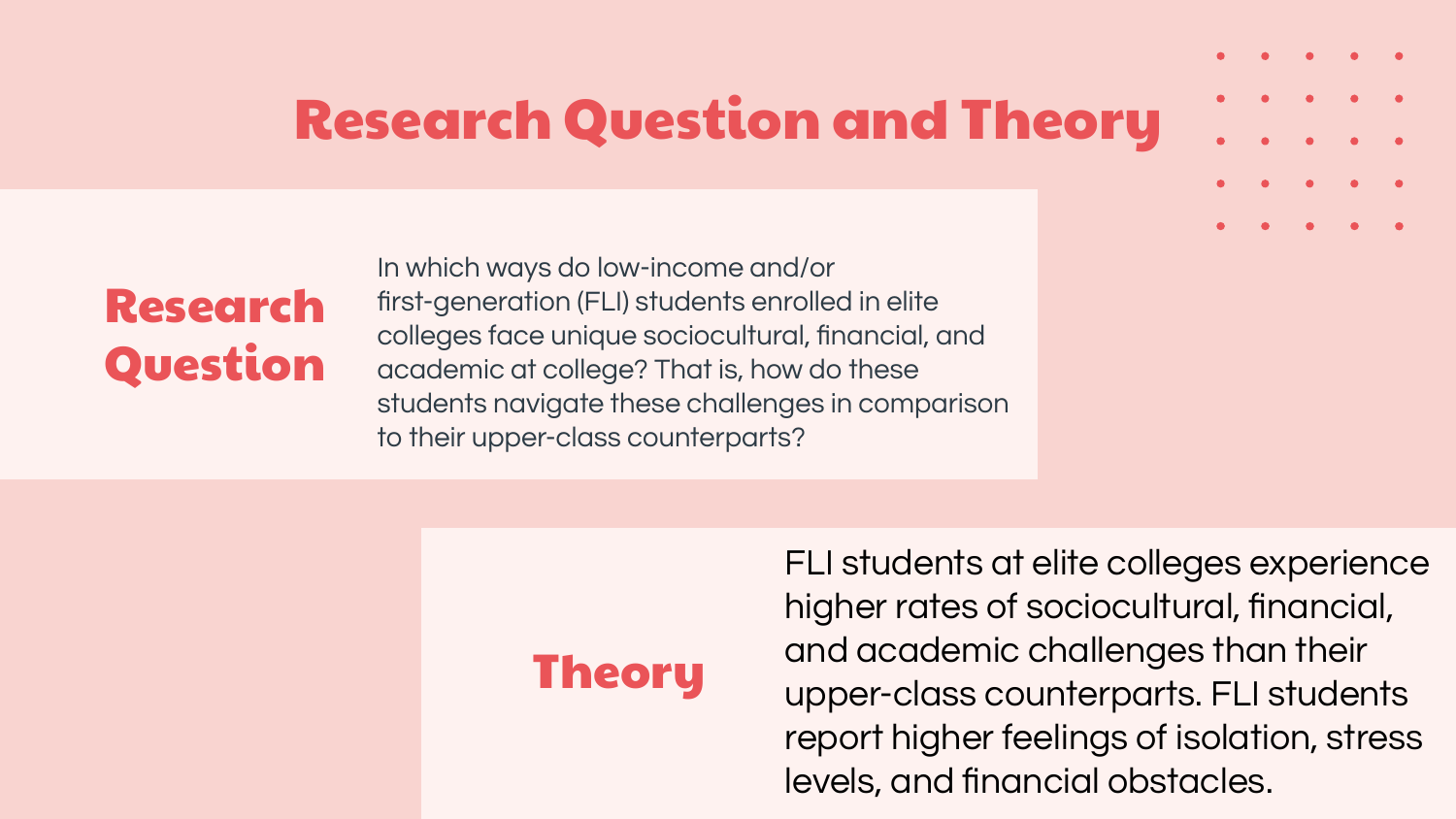## FLI Students at Barnard: Background **Information**

### Where Columbia administration falters, students help students

#### OPINION | OP-EDS

"First-generation low-income" is not just your monolith

#### **OPINION I OP-EDS**

**Barnard's ambiguity left low-income** students confused and anxious in an emergency

#### **NEWS I STUDENT LIFE**

**Barnard administrators announce** increased programming for FGLI community at SGA meeting

How Can Barnard Help Cultivate Community for its FGLI Students?

. . . . .

 $\begin{array}{ccccccccccccccccc} \multicolumn{2}{c|}{\color{blue}\ddots} & \multicolumn{2}{c|}{\color{blue}\ddots} & \multicolumn{2}{c|}{\color{blue}\ddots} & \multicolumn{2}{c|}{\color{blue}\ddots} & \multicolumn{2}{c|}{\color{blue}\ddots} & \multicolumn{2}{c|}{\color{blue}\ddots} & \multicolumn{2}{c|}{\color{blue}\ddots} & \multicolumn{2}{c|}{\color{blue}\ddots} & \multicolumn{2}{c|}{\color{blue}\ddots} & \multicolumn{2}{c|}{\color{blue}\ddots} & \multicolumn{2}{c|}{\color{blue}\ddots} &$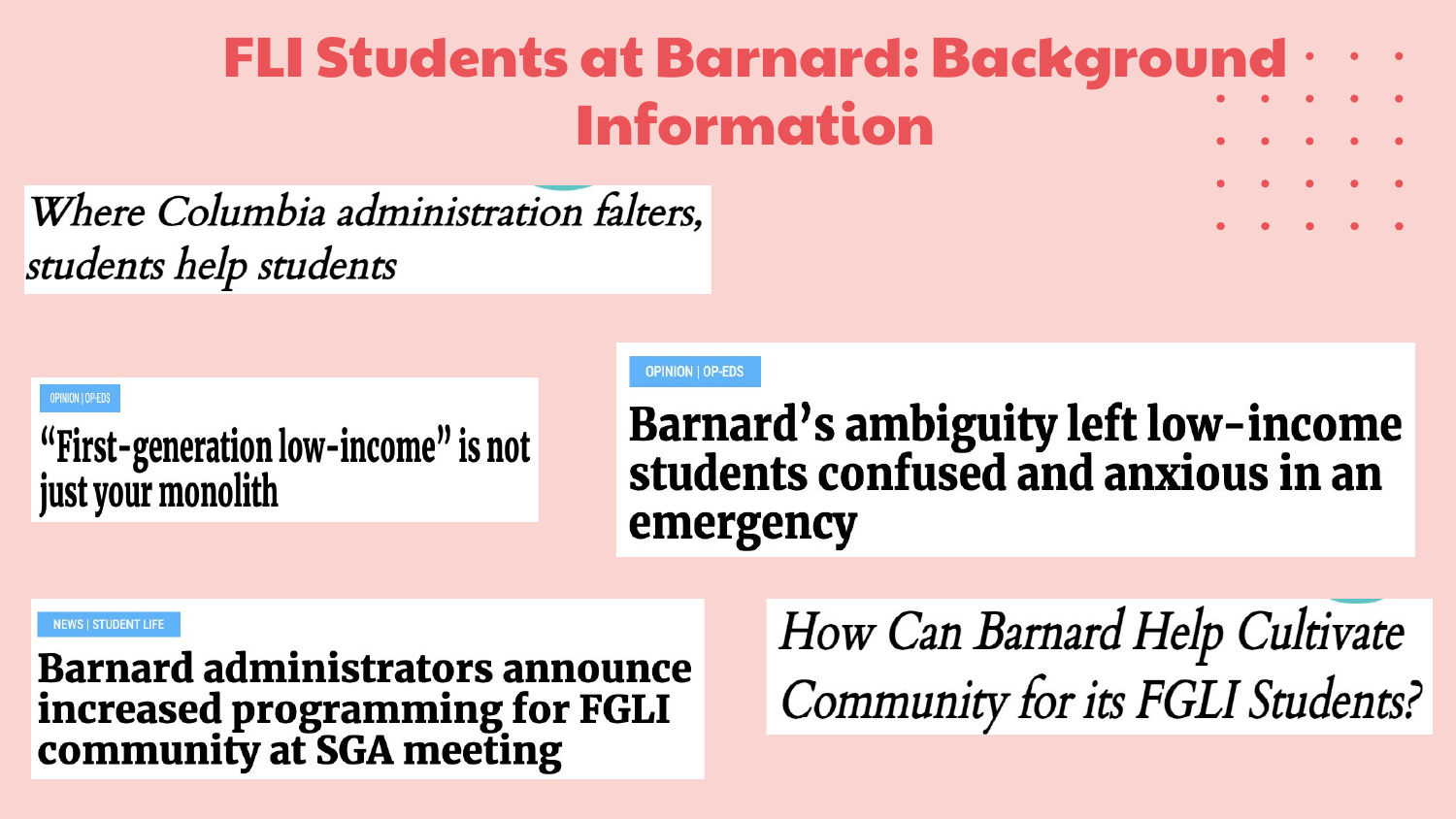### Research Dimensions





- Office hours
- Recommendation letters

03. Financial

- **•** Food insecurity
- Course material/textbook costs
- Work hours/responsibilities
- Financial support from college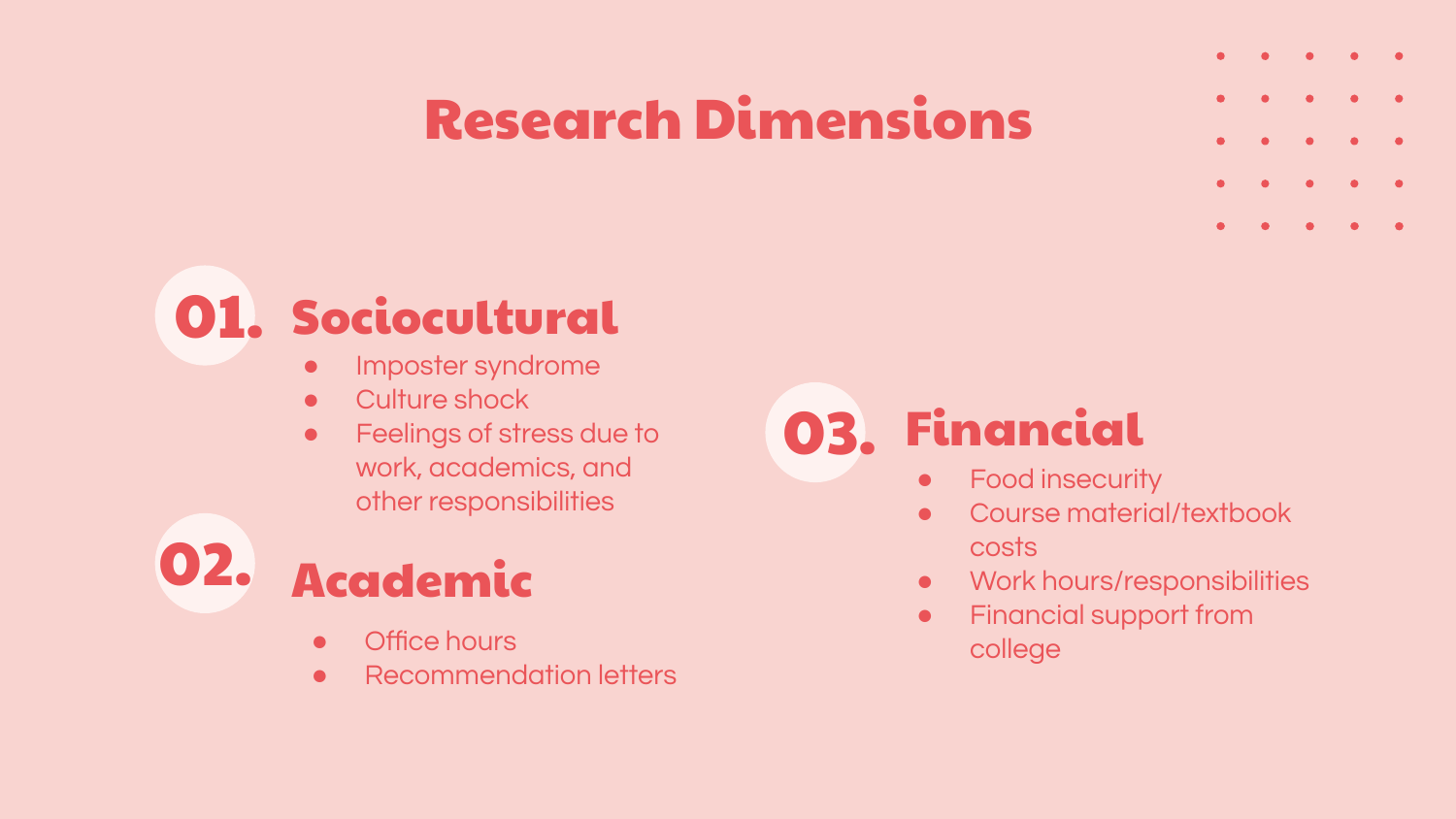# Survey Design and Demographics

- **Both FLI and non-FLI respondents**
- ~5 minute survey with 17 questions
- 2-3 questions for each dimension
- 32 respondents: 59.4% are low-income, 34.4% are first-generation, 34.4% are both\*
- Class of 2021 overrepresented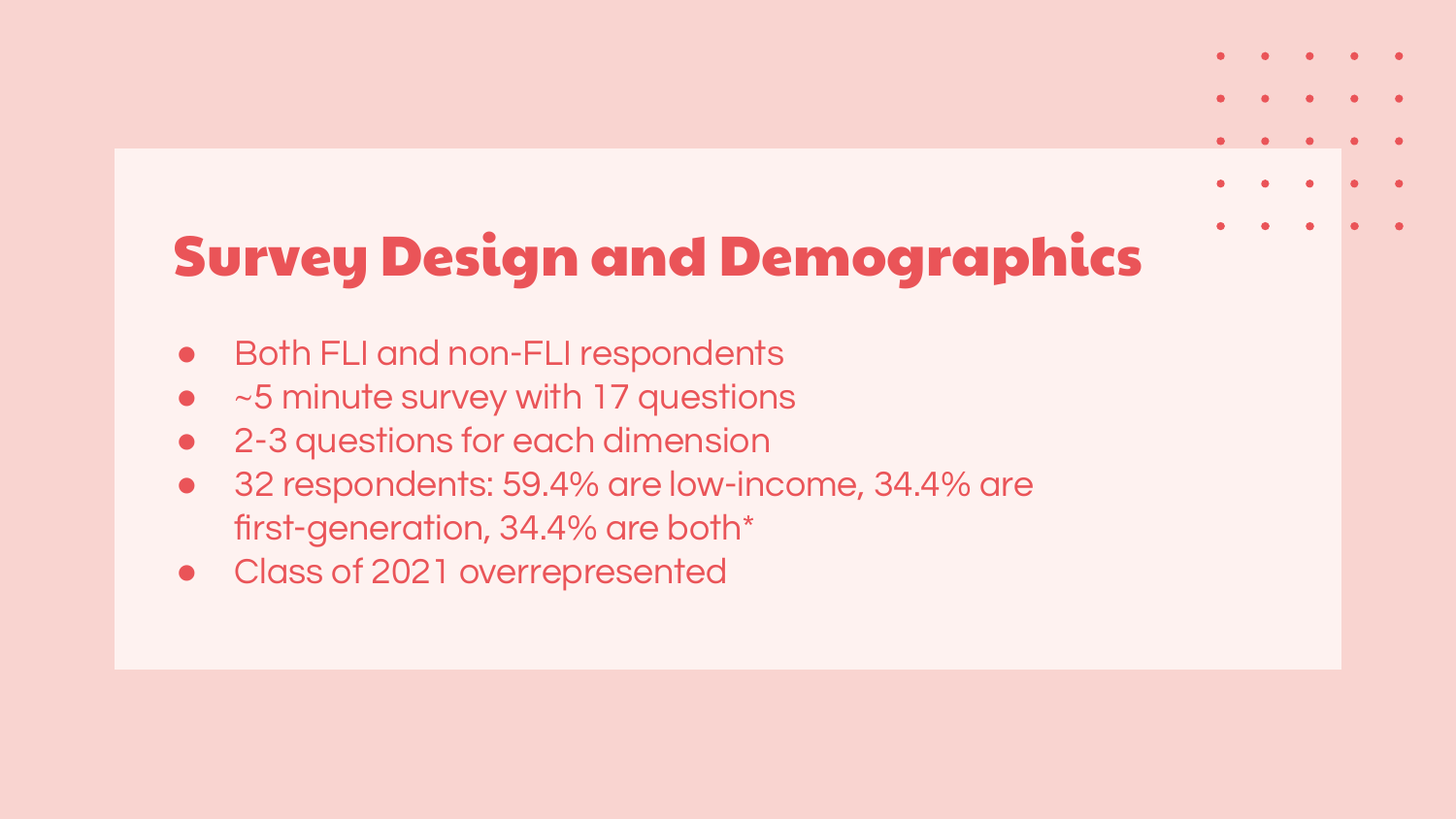### Screenshot of Results

Have you ever decided to not take a class because of the course material costs for the class?



#### Quotes from FLI Student Respondents

"It took so long [to get SASA funds] that I almost gave up".

"I requested funds for WiFi and they sent me enough for a month on the cheapest plan."

"If I could do it all over again, I would have gone to a state school."

"I often do not have enough time to do work and schoolwork."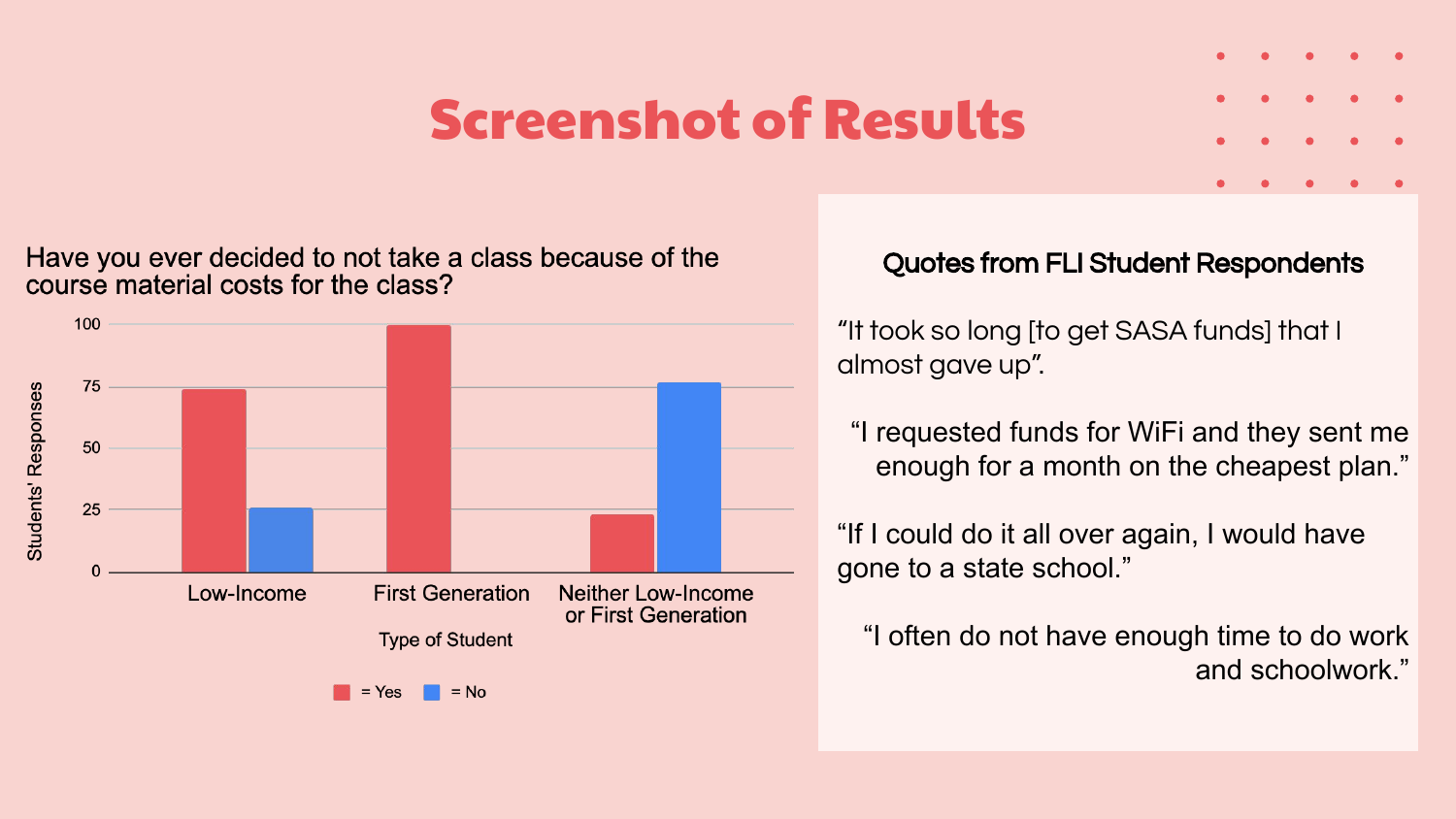### FINDINGS AND IMPLICATIONS

#### **Findings**

- Theory is partly confirmed
- FLI students generally respond that they experience social, academic, and financial challenges at higher rates than non-FLI peers FLI students, however, attend office hours at higher rates
- Even higher rates of reported obstacles for first-gen and low-income students vs. low-income and non-first-gen students

#### Implications

- The FLI experience at elite colleges requires additional scholarship and research–especially from elite schools themselves
- Elite colleges MUST increase transparency and effectively coordinate or expand financial resources for FLI students